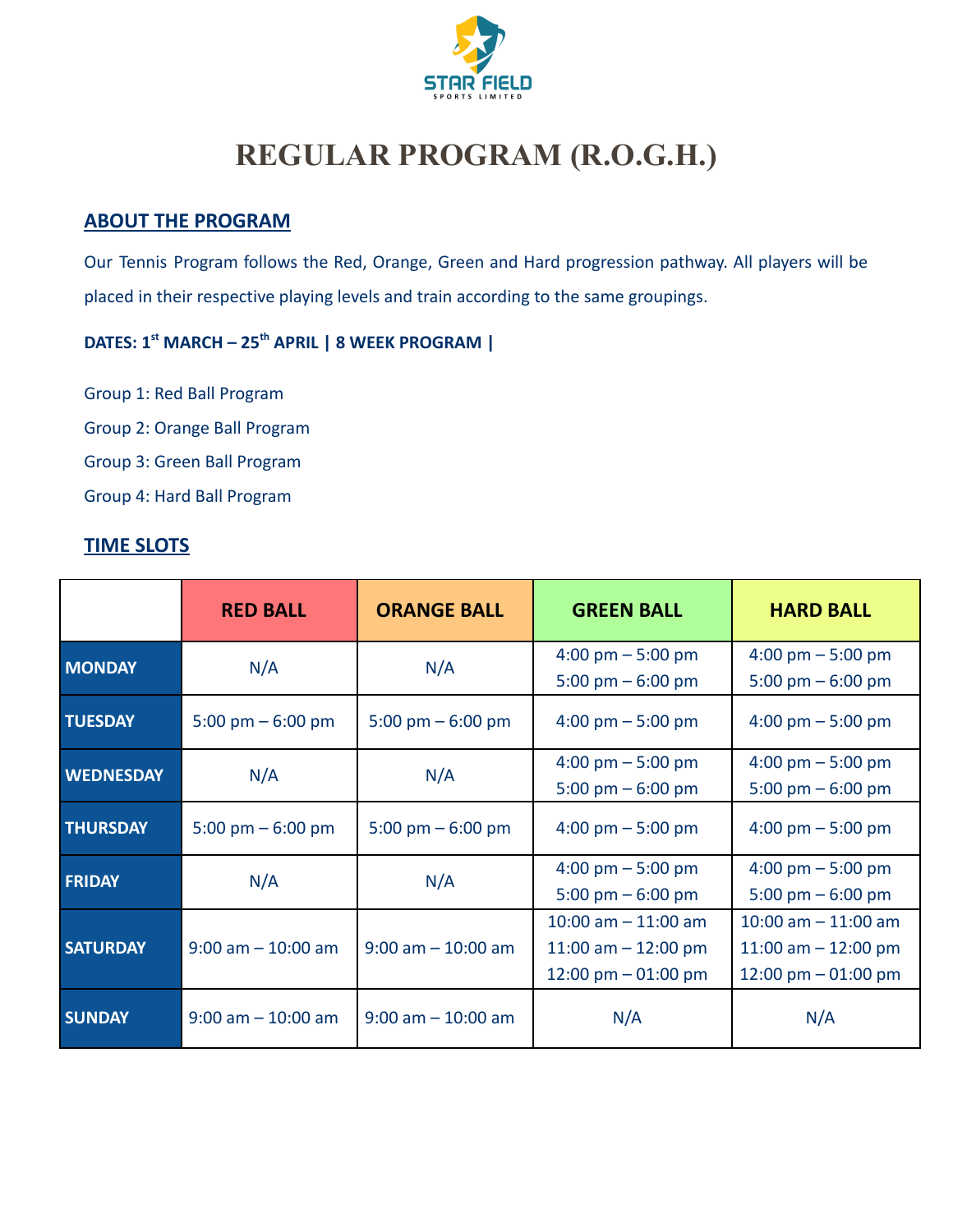

## **CHARGES |8 WEEK PROGRAM|**

|                                                    | <b>RED BALL</b>  | <b>ORANGE BALL</b> | <b>GREEN BALL</b>                | <b>HARD BALL</b>                 |
|----------------------------------------------------|------------------|--------------------|----------------------------------|----------------------------------|
| <b>1 Session Per Week</b>                          | KES 8,000/-      | KES 8,000/-        | KES 8,000/-                      | KES 8,000/-                      |
| (Total Sessions: 8)                                | (8 Week Program) | (8 Week Program)   | (8 Week Program)                 | (8 Week Program)                 |
| 2 Sessions Per Week                                | KES 15,200/-     | KES 15,200/-       | KES 15,200/-                     | KES 15,200/-                     |
| (Total Sessions: 16)                               | (8 Week Program) | (8 Week Program)   | (8 Week Program)                 | (8 Week Program)                 |
| <b>3 Sessions Per Week</b>                         | KES 21,600/-     | KES 21,600/-       | KES 21,600/-                     | KES 21,600/-                     |
| (Total Sessions: 24)                               | (8 Week Program) | (8 Week Program)   | (8 Week Program)                 | (8 Week Program)                 |
| <b>4 Sessions Per Week</b>                         | KES 27,200/-     | KES 27,200/-       | KES 27,200/-                     | KES 27,200/-                     |
| (Total Sessions: 32)                               | (8 Week Program) | (8 Week Program)   | (8 Week Program)                 | (8 Week Program)                 |
| <b>5 Sessions Per Week</b><br>(Total Sessions: 40) | N/A              | N/A                | KES 32,000/-<br>(8 Week Program) | KES 32,000/-<br>(8 Week Program) |

#### **\*NOTE:**

- **1. All payments MUST be made in advance to secure your slot on the program.**
- **2. In the event that sessions have not been honoured, cover up sessions will be organized during the course of the program and will NOT be carried forward into the next program. Further, these sessions will be limited to a maximum of 1 weeks' worth of sessions depending on the package paid for i.e. 3 sessions per week will entitle you to a maximum 3 cover up classes\***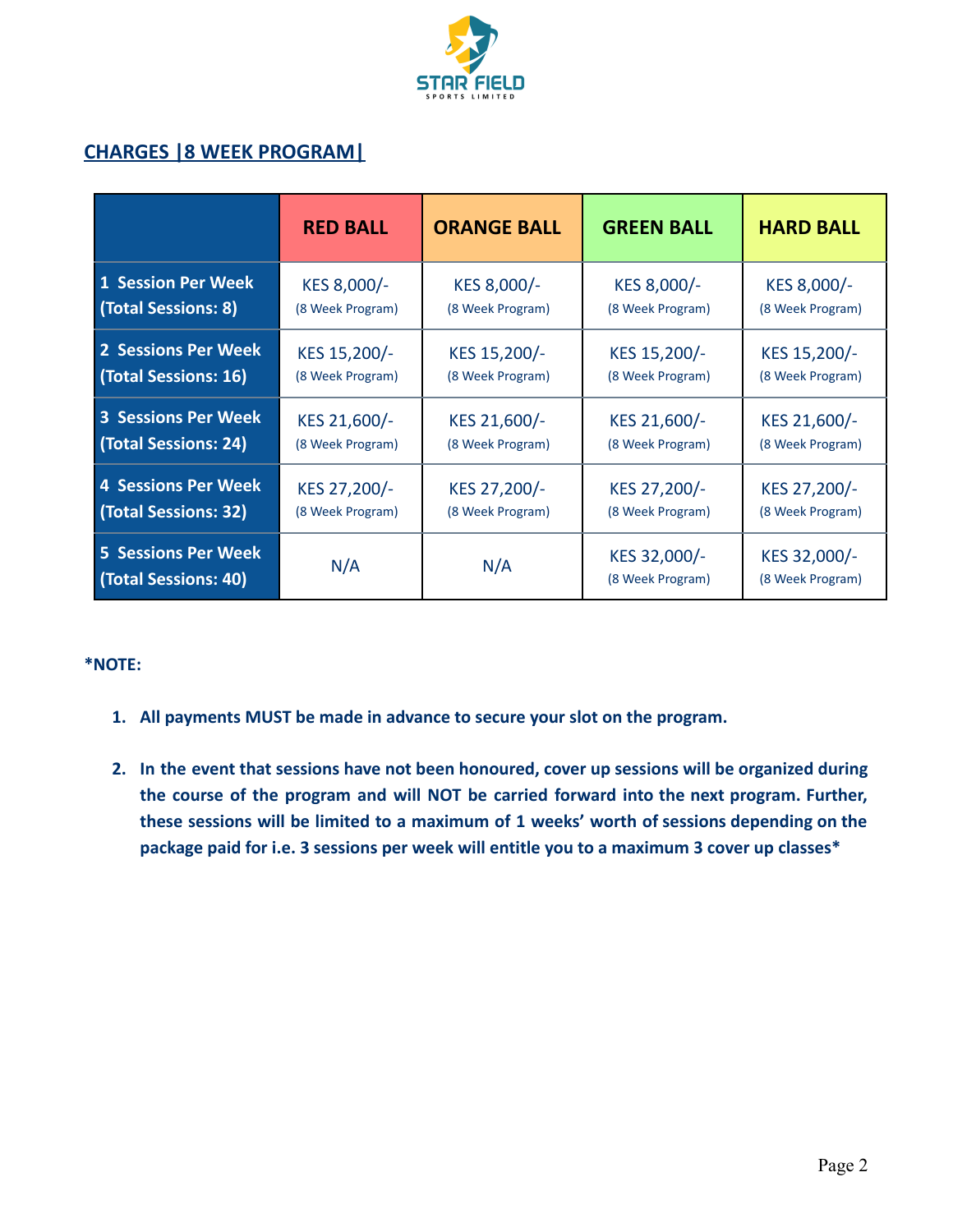

## **ELITE GROUP TRAINING**

#### **ABOUT THE PROGRAM**

The program focuses on more complex aspects of the game and will expose the players to a more competitive and challenging tennis environment.

## **DATES: 1st MARCH – 25th APRIL | 8 WEEK PROGRAM |**

## **PACKAGES**

| <b>ELITE GOLD</b><br>KES 57,200/- |                                 | <b>ELITE SILVER</b><br>KES 43,200/- |                                   | <b>ELITE BRONZE</b><br>KES 36,400/- |                                 |  |
|-----------------------------------|---------------------------------|-------------------------------------|-----------------------------------|-------------------------------------|---------------------------------|--|
| <b>Benefits Include:</b>          |                                 | <b>Benefits Include:</b>            |                                   | <b>Benefits Include:</b>            |                                 |  |
| 1.                                | 13 Training Hours Per Week      | 1.                                  | 9 Training Hours Per Week         | 1.                                  | 7 Training Hours Per Week       |  |
|                                   | (Total of 104 Training Hours)   |                                     | (Total of 72 Training Hours)      |                                     | (Total of 56 Training Hours)    |  |
| 2.                                | <b>High Quality Training</b>    | 2.                                  | <b>High Quality Training</b>      |                                     | <b>High Quality Training</b>    |  |
| 3.                                | <b>Tactical &amp; Technical</b> | 3.                                  | <b>Tactical &amp; Technical</b>   | 3.                                  | <b>Tactical &amp; Technical</b> |  |
|                                   | Development                     |                                     | Development                       |                                     | Development                     |  |
| 4.                                | Video Analysis (Per Player)     | 4.                                  | Video Analysis (Per Player)       | 4.                                  | Video Analysis (Per Player)     |  |
| 5.                                | Performance Seminars &          | 5.                                  | <b>Performance Seminars &amp;</b> | 5.                                  | Performance Seminars &          |  |
|                                   | Physiotherapy                   |                                     | Physiotherapy                     |                                     | Physiotherapy                   |  |

## **TIME SLOTS (Program Is Subject To Change)**

|                  | <b>ELITE GOLD</b>                            | <b>ELITE SILVER</b>           | <b>ELITE BRONZE</b>                          |  |
|------------------|----------------------------------------------|-------------------------------|----------------------------------------------|--|
| <b>MONDAY</b>    | 4:00 pm $-6:00$ pm (Hourly)                  | 4:00 pm $-6:00$ pm (Hourly)   | $4:00 \text{ pm} - 6:00 \text{ pm}$ (Hourly) |  |
| <b>TUESDAY</b>   | 4:00 pm $-6:00$ pm (Hourly)                  | 4:00 pm $-5:00$ pm            | $4:00 \text{ pm} - 5:00 \text{ pm}$          |  |
| <b>WEDNESDAY</b> | $4:00 \text{ pm} - 6:00 \text{ pm}$ (Hourly) | 4:00 pm $-6:00$ pm (Hourly)   | $4:00 \text{ pm} - 6:00 \text{ pm}$ (Hourly) |  |
| <b>THURSDAY</b>  | $4:00 \text{ pm} - 6:00 \text{ pm}$ (Hourly) | 4:00 pm $-5:00$ pm            | $4:00 \text{ pm} - 5:00 \text{ pm}$          |  |
| <b>FRIDAY</b>    | $4:00 \text{ pm} - 6:00 \text{ pm}$ (Hourly) | 4:00 pm $-6:00$ pm (Hourly)   | 4:00 pm $-6:00$ pm (Hourly)                  |  |
| <b>SATURDAY</b>  | 10:00 am $-$ 1:00 pm (Hourly)                | 10:00 am $-$ 1:00 pm (Hourly) | 10:00 am $-$ 1:00 pm (Hourly)                |  |
| <b>SUNDAY</b>    | <b>REST DAY</b>                              | <b>REST DAY</b>               | <b>REST DAY</b>                              |  |

**\*NOTE: The Elite Training Program is non-refundable & sessions cannot be carried forward to the next program\***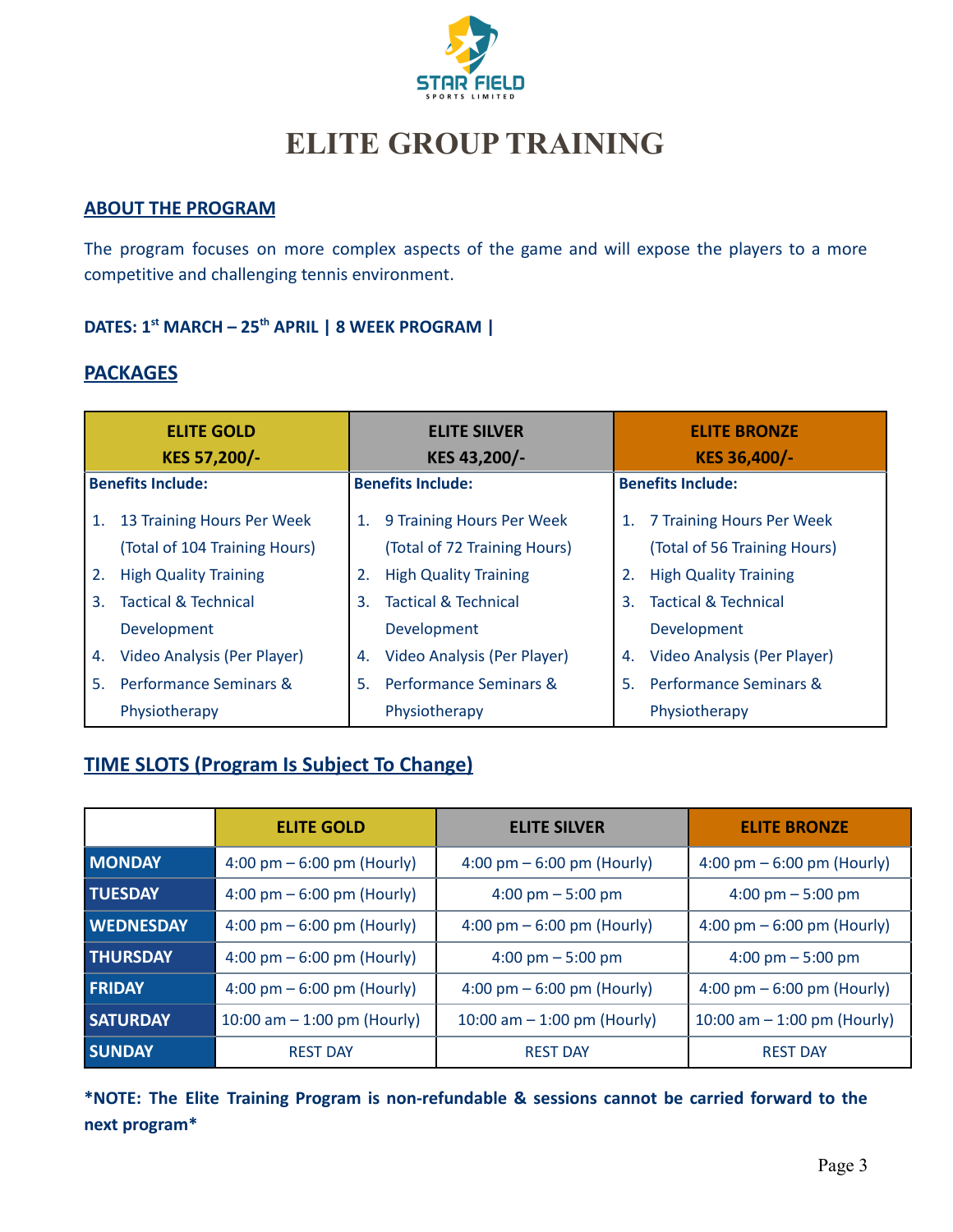

## **ONE – ON – ONE TRAINING**

### **ABOUT THE PROGRAM**

Our one-on-one sessions are a great way for players (boys & girls) to improve on the technical, physical and mental aspects of their game. These sessions are of a very high standard and are tailored to the learning style and personality of each individual. The program includes:

- Video Analysis
- Monthly Structured Program
- Monthly Training Assessments and Progress Reports

### **TIME SLOTS (\*Subject To Availability)**

| <b>MONDAY</b>    | 8:00am - 4:00pm (Hourly Slots)                       |  |
|------------------|------------------------------------------------------|--|
| <b>TUESDAY</b>   | 8:00am - 4:00pm (Hourly Slots)                       |  |
| <b>WEDNESDAY</b> | 8:00am - 4:00pm (Hourly Slots)                       |  |
| <b>THURSDAY</b>  | 8:00am - 4:00pm (Hourly Slots)                       |  |
| <b>FRIDAY</b>    | 8:00am - 4:00pm (Hourly Slots)                       |  |
| <b>SATURDAY</b>  | 8:00 am - 9:00 am & 1:00 pm - 4:00 pm (Hourly Slots) |  |
| <b>SUNDAY</b>    | $9:00am - 3:00pm$ (Hourly Slots)                     |  |

#### **CHARGES**

Walk-In / One Off Sessions – KES 2,500/- Per Session

4 Sessions Per Month – KES 8,000/- (KES 2,000/- Per Session)

- 8 Sessions Per Month KES 15,200/- (KES 1,900/- Per Session)
- 12 Sessions Per Month KES 21,600/- (KES 1,800/- Per Session)
- 16 Sessions Per Month KES 28,000/- (KES 1,750/- Per Session)

**\*NOTE: All payments to be made in advance to secure your slot / in regards to cancellation/postponement of sessions, kindly refer to the Cancellation Policy\***